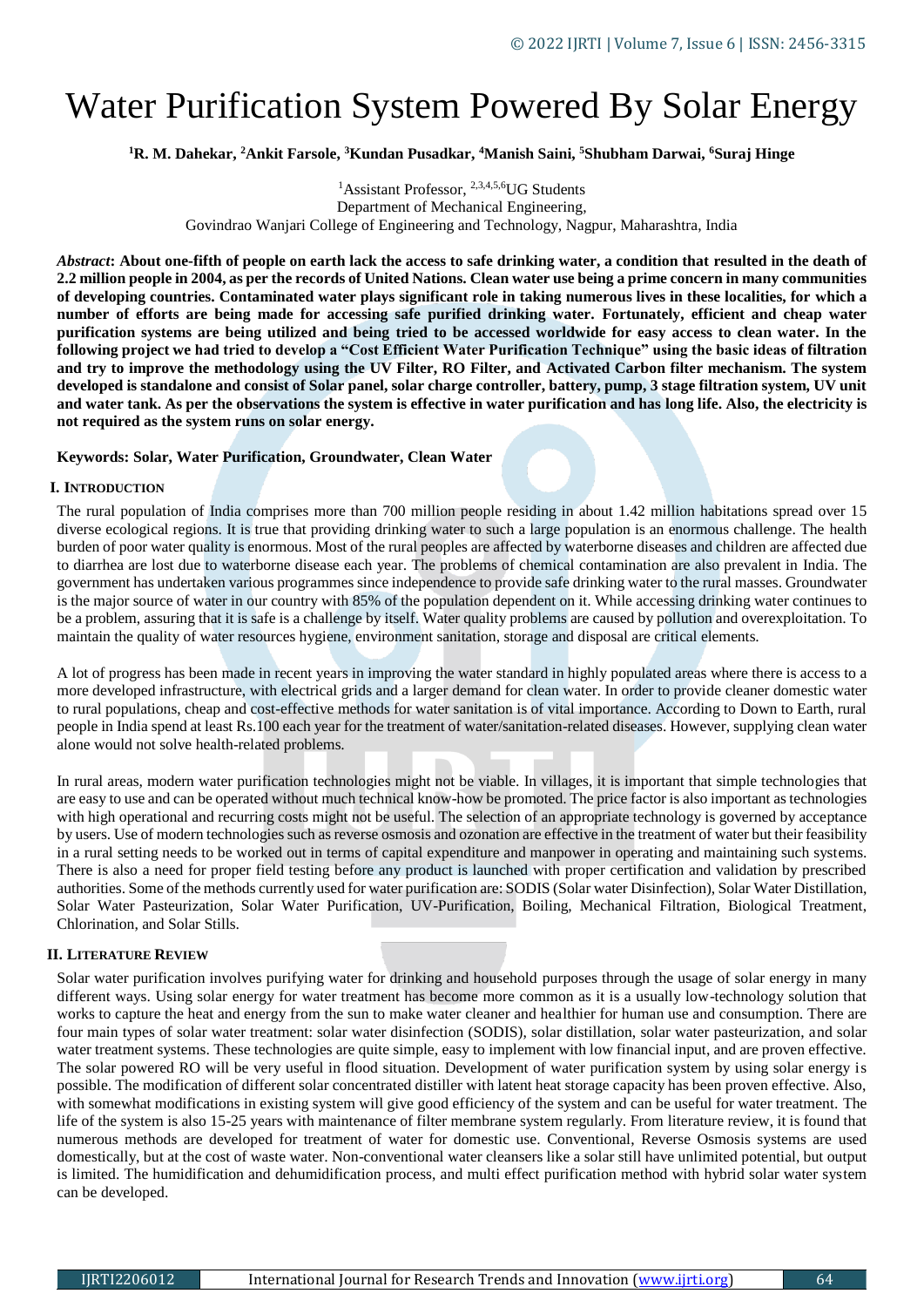## **III. PROBLEM IDENTIFICATION**

While conducting survey with people, they want water must be safe for drinking purpose. The treated water must chemical free as smell of water is not good. The system must be reliable having long life with less maintenance cost. And the system does not require electricity. So, to develop the system to run on solar energy is the best way for their needs.

## **IV. METHODOLOGY**

A solar powered water purification system is a water project that utilizes sustainable environmental technology to capture solar energy to purify water, making it safe for domestic purposes particularly drinking. The project goal was to provide safe and inexpensive drinking water systems for use, which have the capacity to treat water making it safe for human consumption. The purification system consists of two main parts: a solar cell module and a water purification unit. The solar cell module unit has ts that provide clean electrical power for pump, solar disinfection lamp and charging the batteries. The water purification unit cleans water using proven ultra violet (UV) disinfection technology. The process is a chemical free. The system eliminates bacteria, virus and protozoa, thus providing clean and safe drinking water.



Fig. 2: Schematic and Actual Set Up Diagram

#### **V. OBSERVATIONS**

The raw water has been tested before implementation and after implementation of the system. The tests consists of chemical, physical and biological tests.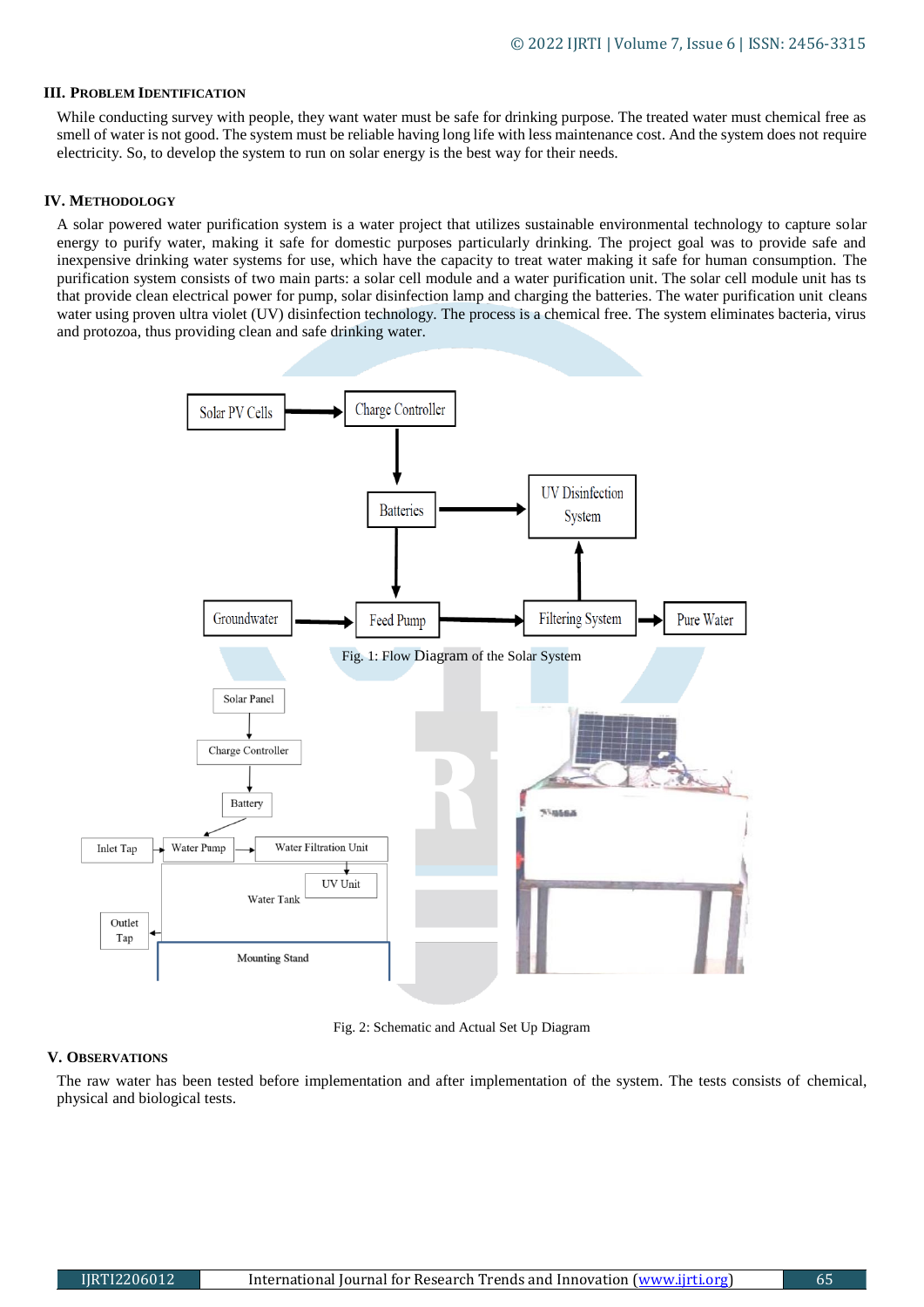

Fig. 3: Percent Decrease obtained in Treated Water

# **VI. CONCLUSION**

The purpose of this project was to develop solar-powered water purification systems. Through a literature review, several existing concepts were identified. These existing concepts were used to develop the concepts presented in this project. This project focuses on the development of systems that could purify biologically contaminated water by using the solar energy and UV system. Even though the method is new, and requires much further work to reach commercialized implementation, it has already proven to be a relatively simple and reliable method. The study has also, in addition to presenting its own findings, provided a basis for a series of further studies of solar as a sustainable water treatment method. The project can be easily managed perfectly in such a small family and tests showed that the concentrations of all measured contaminants decreased in the treated water.

The conclusion of the thesis is therefore that solar water purification is a functioning and sustainable water treatment method, suitable for implementation in rural areas despite widely varying water contaminants. The study also showed that the method has the potential to be implemented in much greater areas than just the ones with continuous high levels of solar energy available.

#### **REFERENCES**

[1]Phalak, M., Kurkure, P., Bhangale, N., Deshmukh, V., Patil, M., and Patil, M. H., Solar powered reverse osmosis water purifier, International Journal for Research in Engineering Application & Management (IJREAM), vol. 03, no. 01, 2017.

[2]M. Z. H. Khan, M. R. Al-Mamun, S. C. Majumder, and M. Kamruzzaman, "Water Purification and Disinfection by using Solar Energy: Towards Green Energy Challenge," Aceh Int. J. Sci. Technol., vol. 4, no. 3, pp. 99–106, (2015).

[3]Edla, P. J., Sonkar, N., Gupta, B., and Kumar, V., Solar water purifier for Indian villages – A review, International Journal of Engineering Research & Technology (IJERT), vol. 2, no. 6, 2013.

[4]M. S. Chander and M. Gowtham, "Concentrated Parabolic Solar Distiller integrated with latent heat storage material and mini solar pond," Int. J. Chem. Eng. Appl., vol. 2, no. 3, pp. 2–7, (2011).

[5]Zaman, S., Begum, A., Rabbani, K. S., and Bari, L., Low cost and sustainable surface water purification methods using Moringa seeds and scallop powder followed by bio-sand filtration, Water Science and Technology: Water Supply, vol. 17, no. 1, pp. 125- 137, 2017.

[6]Nayar, K. G., Sundararaman, P., O'Connor, C. L., Schacherl, J., D., Heath, M. L., Gabriel, M. O., Shah, S. R., Wright, N. C., and Winter, A. G., Feasibility study of an electrodialysis system for in-home water desalination in urban India, Development Engineering 2, pp. 38-46, 2017.

[7]Yin, J., Zhu, G., and Deng, B., Graphene oxide (GO) enhanced polyamide (PA) thin-film nanocomposite (TFN) membrane for water purification, Desalination 379, pp. 93-101, 2016.

[8]Bolisetty, S., and Mezzenga. R., Amyloid–carbon hybrid membranes for universal water purification, Nature nanotechnology, vol. 11, no. 4, pp. 365, 2016.

[9]Deng, D., Aouad, W., Braff, W. A., Schlumpberger, S., Suss, M. E., and Bazant, M. Z., Water purification by shock electrodialysis: Deionization, filtration, separation, and disinfection, Desalination 357, pp. 77-83, 2015.

[10]Wendt, D. S., Orme, C. J., Mines, G. L., and Wilson, A. D., Energy requirements of the switchable polarity solvent forward osmosis (SPS-FO) water purification process, Desalination, 374, pp. 81-9.